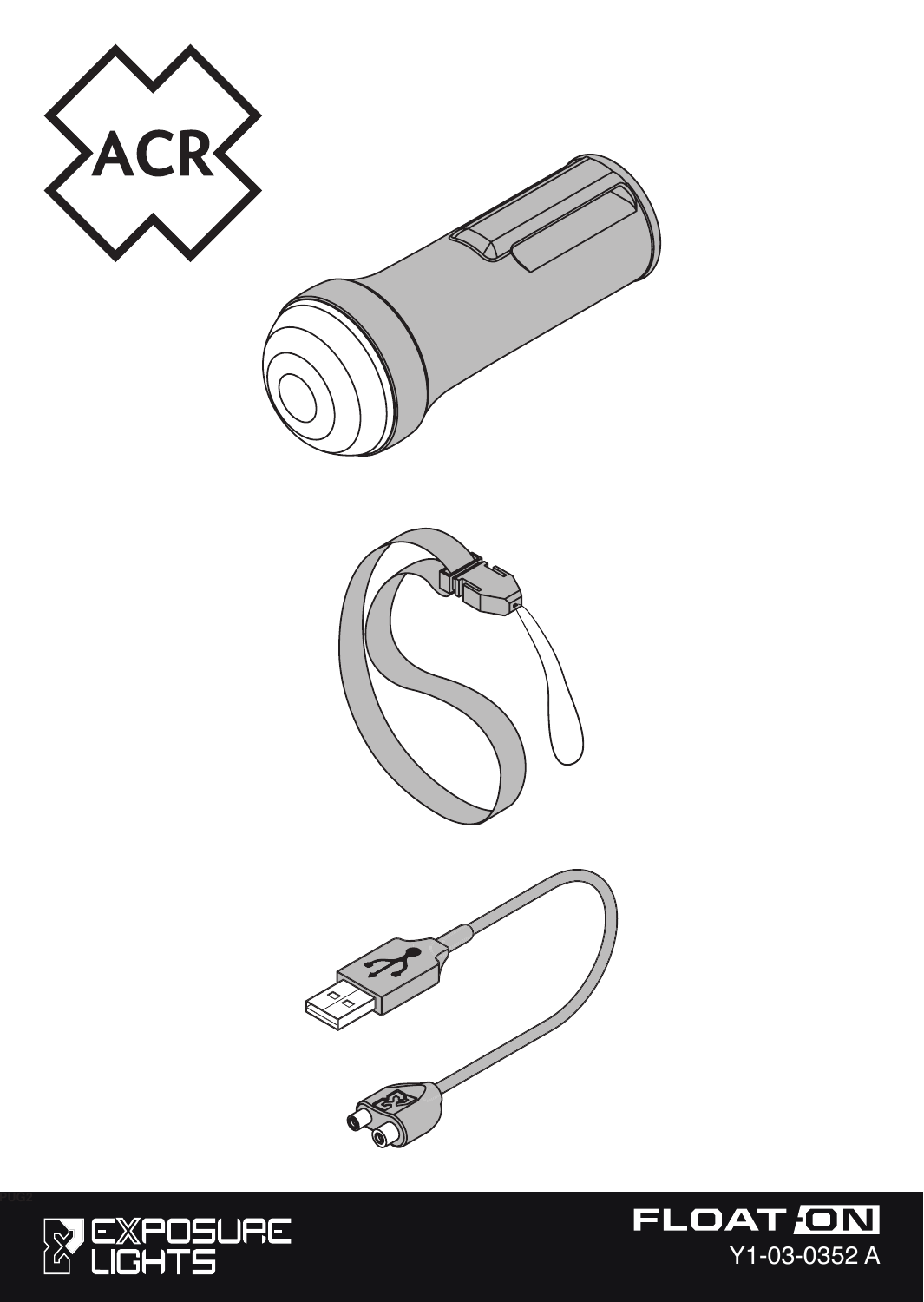

# **A pocket LED fashlight and water activated Man Overboard strobe.**

Your ACR Float-On is a foating water activated strobe. The strobe will switch on within 8 seconds of being submerged. The strobe will switch off after 20 seconds of no water connection. Water Activation mode is active when the bi-color LED fashes green twice every 60 seconds. When a charge is required the LED is solid red.

# **CHARGING**

# **Charge your ACR Float-On fully before frst use**

- **WARNING:** Ensure your light is totally dry and salt free before charging.
	- 1. Insert charger cable.
	- 2. The LED will flash green whilst charging.
	- 3. When the battery is fully charged the LED will turn solid green.
	- 4. Charge time 1.5 hours from a 500mA power source.

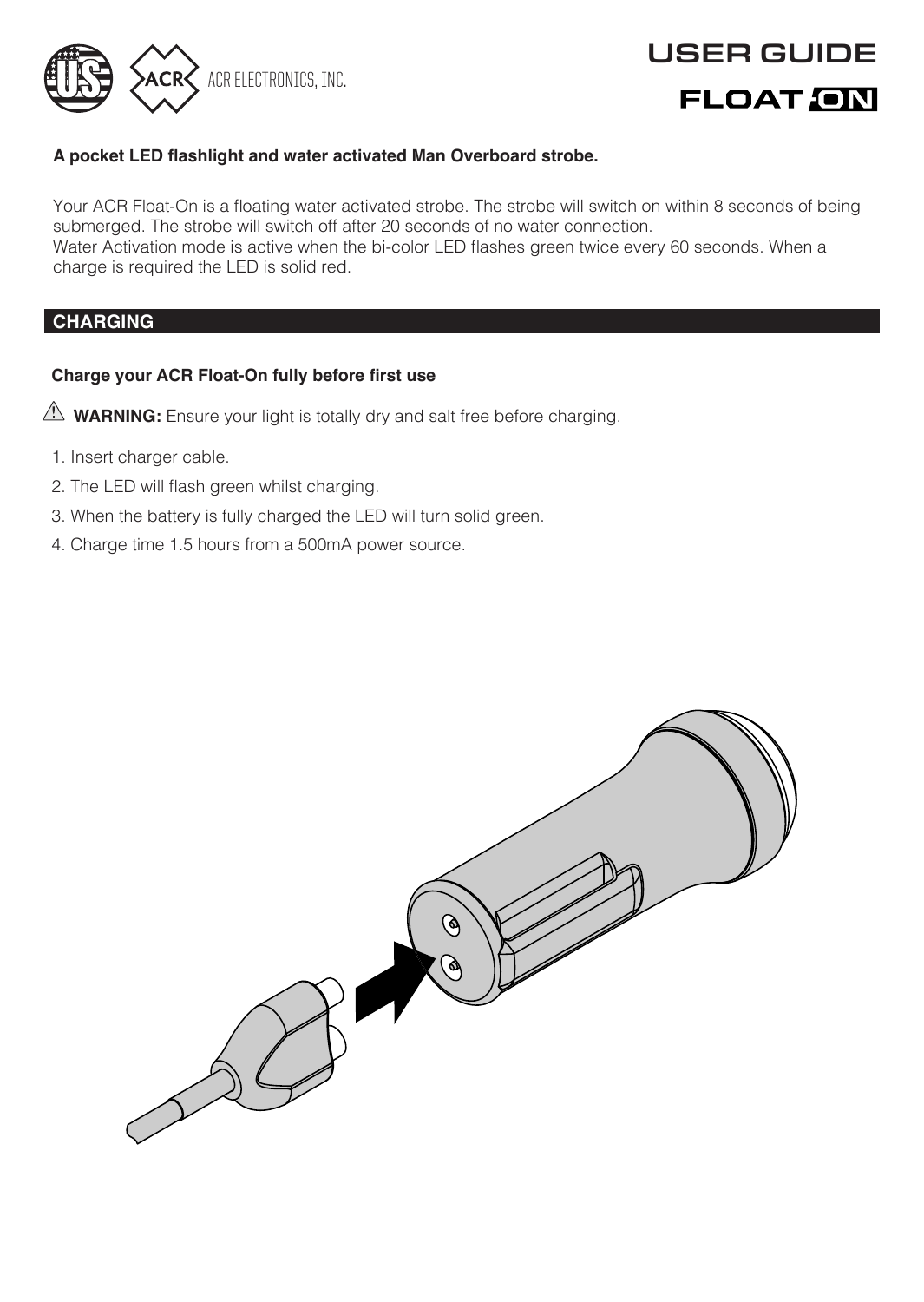# **LIGHT OPERATION & BATTERY LIFE**

## **Sleep mode - Only for storage.**

Sleep mode will deactivate water activation mode. 1. From OFF press and hold the button for 10 seconds. 2. After 10 seconds the bi-color LED will flash red 3 times. Press the button to reactivate water activation mode.

| <b>LIGHT OPERATION</b>                                          | <b>ACTION</b>                            |
|-----------------------------------------------------------------|------------------------------------------|
| SWITCH ON                                                       | DOUBLE PRESS THE BUTTON                  |
| CHANGE MODE                                                     | SINGLE PRESS THE BUTTON                  |
| SWITCH OFF                                                      | PRESS AND HOLD THE BUTTON FOR 2 SECONDS. |
| <b>STROBE</b>                                                   | PRESS AND HOLD THE BUTTON FOR 2 SECOND.  |
| SLEEP MODE (deactivate water activation mode, ONLY for storage) | PRESS AND HOLD THE BUTTON FOR 10 SECONDS |

| <b>MODE</b>                               | <b>RUNTIME (HOURS)</b> | <b>LED COLOUR</b> | <b>BATTERY %</b> |
|-------------------------------------------|------------------------|-------------------|------------------|
| <b>HIGH</b>                               | 1.5                    | GREEN             | $100 - 50$       |
| <b>MEDIUM</b>                             |                        | AMBER             | $50 - 25$        |
| <b>I OW</b>                               | 12                     | RED               | $25 - 5$         |
| <b>STROBE</b>                             | 20                     | <b>RED FLASH</b>  | 5 - EMPTY        |
| STANDBY WITH water activation mode ACTIVE | 1440                   |                   |                  |

# **WARNING & WARRANTY**

Exposure Lights are very powerful lighting systems. Always take care when operating. Do not look directly into the light. This may cause serious injury. Do not shine directly at others. Exposure Lights / Ultimate Sports Engineering Ltd. accept no liability for any injuries or other damages arising from the use of their product in any circumstances.

We are here to help.

If you are experiencing any problems with your ACR Float-On or accessories please contact our Technical Service Department at: (954) 981-3333 | service@acrartex.com

Check web for additional product details and downloads: www.acrartex.com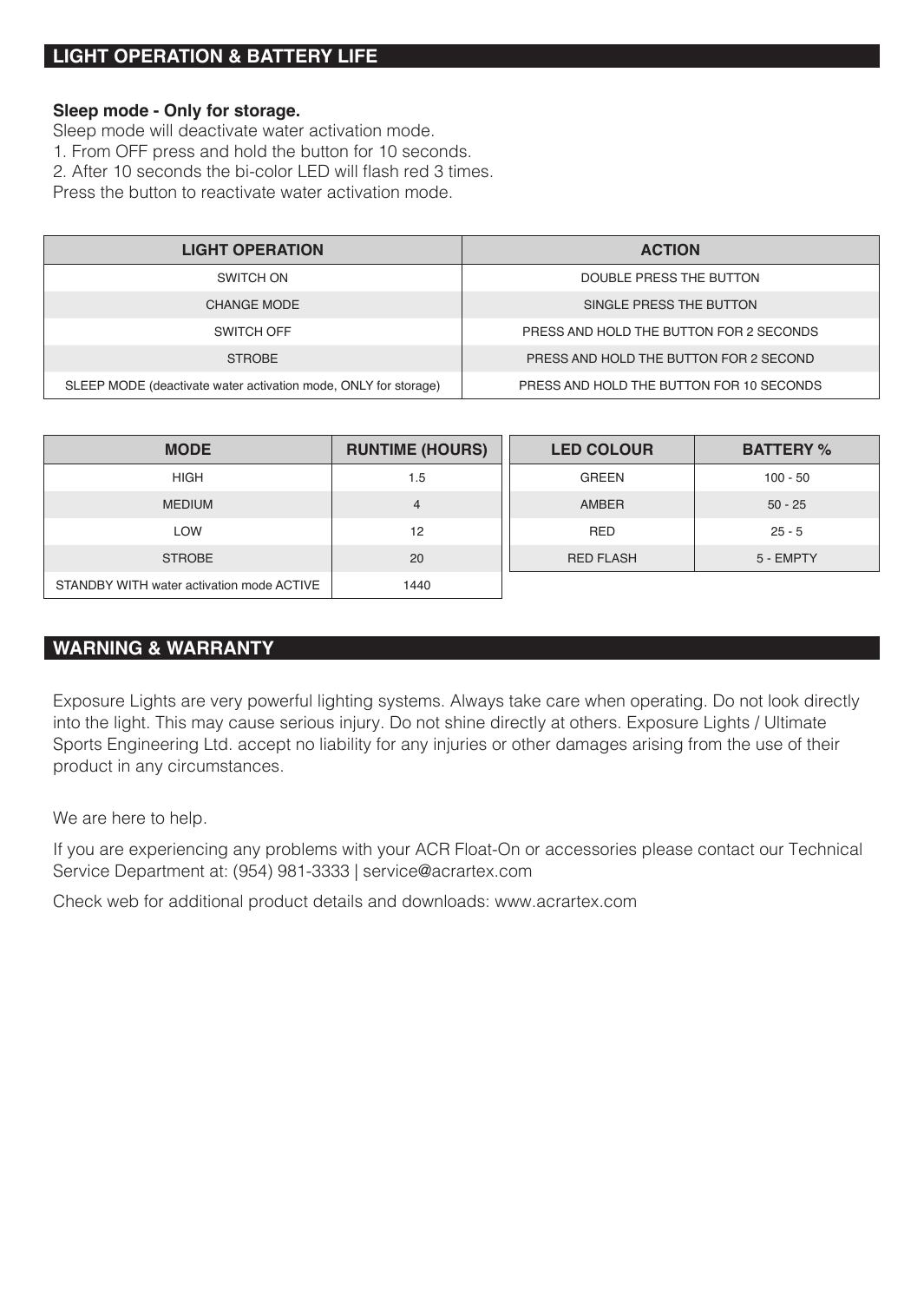# NOTICE D'UTILISATION



# **FLOAT ON**

# **Lampe torche de poche avec mode fash Homme à la mer automatique**

Le ACR Float-On est une lampe fottante dotée d'un mode fash qui se déclenche automatiquement après 8 secondes d'immersion. Le fash s'éteint dès que le Float-On n'est plus en contact avec l'eau pendant au moins 20 secondes. Mode activation au contact de l'eau est activée lorsque la LED bicolore clignote en vert deux fois de suite toutes les 60 secondes.

# **CHARGEMENT DU FLOAT-ON**

# **Chargez complètement votre ACR Float-On avant la première utilisation.**

**AVERTISSEMENT :** avant de recharger votre lampe, assurez-vous que celle-ci soit parfaitement sèche et dépourvue de résidus de sel.

- 1. Connectez votre ACR Float-On au chargeur Exposure Lights (voir schéma).
- 2. La LED clignote en vert pendant le chargement.
- 3. Lorsque la batterie est complètement chargée, la LED s'allume en vert en continu.
- 4. Le temps de charge est de 1h30 sous 500 mA.

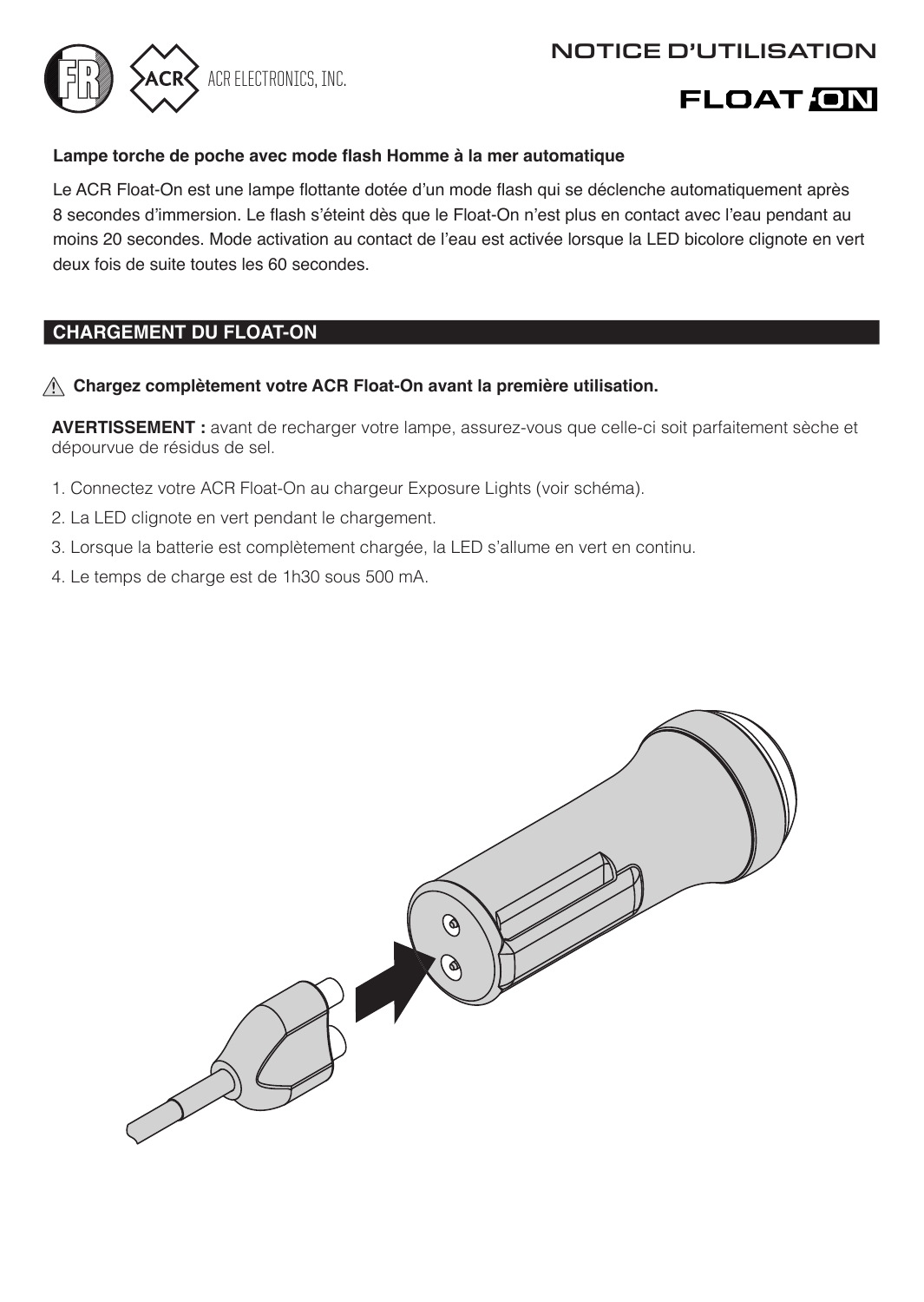# **MODE DE FONCTIONNEMENT & AUTONOMIE DE LA BATTERIE**

### **Mode veille - A utiliser uniquement pour le stockage de la lampe.**

Le mode veille désactive mode activation au contact de l'eau.

1. Une fois votre lampe éteinte, maintenez le bouton de commande enfoncé pendant 10 secondes.

2. Au bout de 10 secondes, la LED bicolore clignote en rouge trois fois de suite, vous indiquant que le mode veille est activé.

Appuyez sur le bouton de commande pour réactiver le mode activation au contact de l'eau.

| <b>FONCTIONS</b>                                                                                                                      | <b>MODE OPERATOIRE</b>                                      |
|---------------------------------------------------------------------------------------------------------------------------------------|-------------------------------------------------------------|
| ALLUMER LE ACR ELOAT-ON                                                                                                               | APPUYER DEUX FOIS SUR LE BOUTON DE COMMANDE                 |
| CHANGER DE NIVEAU D'ECLAIRAGE                                                                                                         | APPUYER UNE FOIS SUR LE BOUTON DE COMMANDE                  |
| FTFINDRE I F FLOAT-ON                                                                                                                 | MAINTENIR LE BOUTON DE COMMANDE ENFONCE PENDANT 2 SECONDES  |
| ACTIVER LE FLASH                                                                                                                      | MAINTENIR LE BOUTON DE COMMANDE ENFONCE PENDANT 2 SECONDES  |
| ACTIVER LE MODE VEILLE<br>(Ce mode désactive l'activation au contact de l'eau. À<br>utiliser uniquement pour le stockage de la lampe) | MAINTENIR LE BOUTON DE COMMANDE ENFONCE PENDANT 10 SECONDES |

| <b>MODE D'ECLAIRAGE</b>                         | <b>AUTONOMIE</b> | LED                | <b>CHARGE</b>       |
|-------------------------------------------------|------------------|--------------------|---------------------|
| FORT                                            | 1 h 30           |                    | <b>BATTERIE (%)</b> |
| <b>MOYEN</b>                                    | 4h               | <b>VFRT</b>        | $100 - 50$          |
| <b>FAIBLE</b>                                   | 12h              | <b>ORANGE</b>      | $50 - 25$           |
| <b>FLASH</b>                                    | 20 h             | <b>BOUGE</b>       | $25 - 5$            |
| MODE VEILLE AVEC ACTIVATION AU CONTACT DE L'EAU | 1440 h           | <b>FLASH ROUGE</b> | $5 - 0$             |

# **AVERTISSEMENT**

Les lampes Exposure Lights sont des systèmes d'éclairage extrêmement puissants. Soyez toujours très vigilant lors de leur utilisation. Ne fxez jamais le faisceau lumineux afn d'éviter tout risque de lésion oculaire grave. Ne dirigez jamais le faisceau lumineux vers les yeux d'une autre personne.

La société Exposure Lights / Ultimate Sports Engineering Ltd décline toute responsabilité en cas de dommages corporels ou matériels résultant de l'utilisation de ses produits.

Nous sommes ici pour aider. Si vous rencontrez des problèmes avec votre lampe ACR OLAS ou avec l'un de ses accessoires, n'hésitez pas à contacter notre service client : (954) 981-3333 | service@acrartex.com

Visitez www.acrartex.com pour plus d'informations.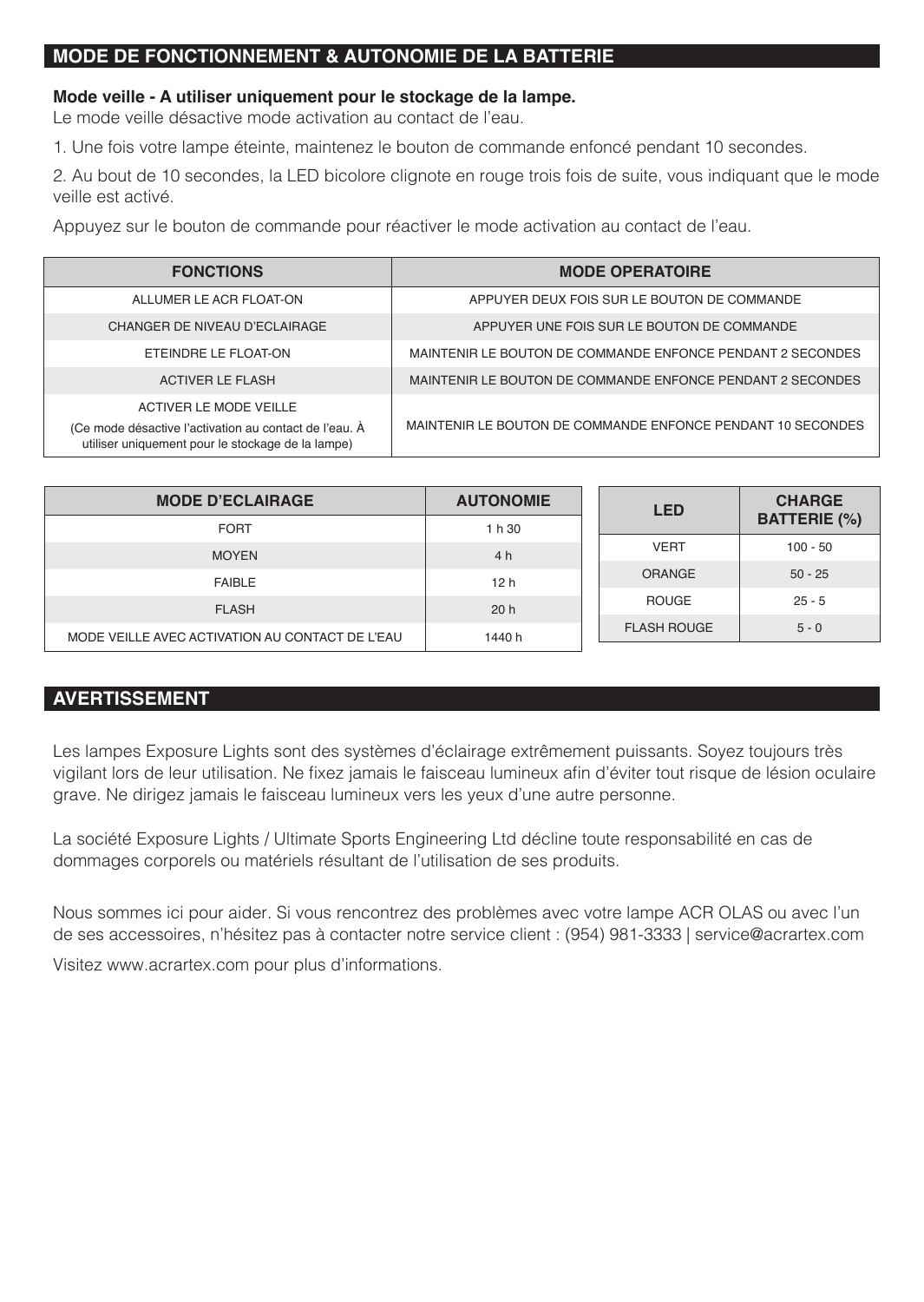

# USER GUIDE **FLOAT GM**

# **Ein Man over Board-Sender mit Wasseraktivierung und Licht.**

Ihr ACR Float-On ist ein schwimmender, wasseraktivierter Sender. Der Sender schaltet sich innerhalb von 8 Sekunden nach dem Untertauchen im Wasser ein oder wenn Sie sich zu weit von Ihrem mobilen Gerät entfernt haben.Der Sender schaltet sich 30 Sekunden nachdem er aus dem Wasser genommen wurde wieder aus. Der Wasseraktivierungsmodus ist aktiviert, wenn der ACR Float-On geladen ist. Laden Sie Ihren Float-On vollständig vor dem ersten Gebrauch auf.

# **AUFLADEN**

**WARNUNG**: Stellen Sie sicher, dass der gesamte Sender vor dem Aufaden trocken und salzfrei ist, vor allem die Lade-Kontakte.

- 1. Ladekabel anschließen (Grafk).
- 2. Die LED blinkt während des Ladevorganges.
- 3. Wenn der AKKU vollständig aufgeladen ist, leuchtet die LED grün.
- 4. Die Ladezeit beträgt 1,5 Stunden bei einer 500 mA Stromquelle.

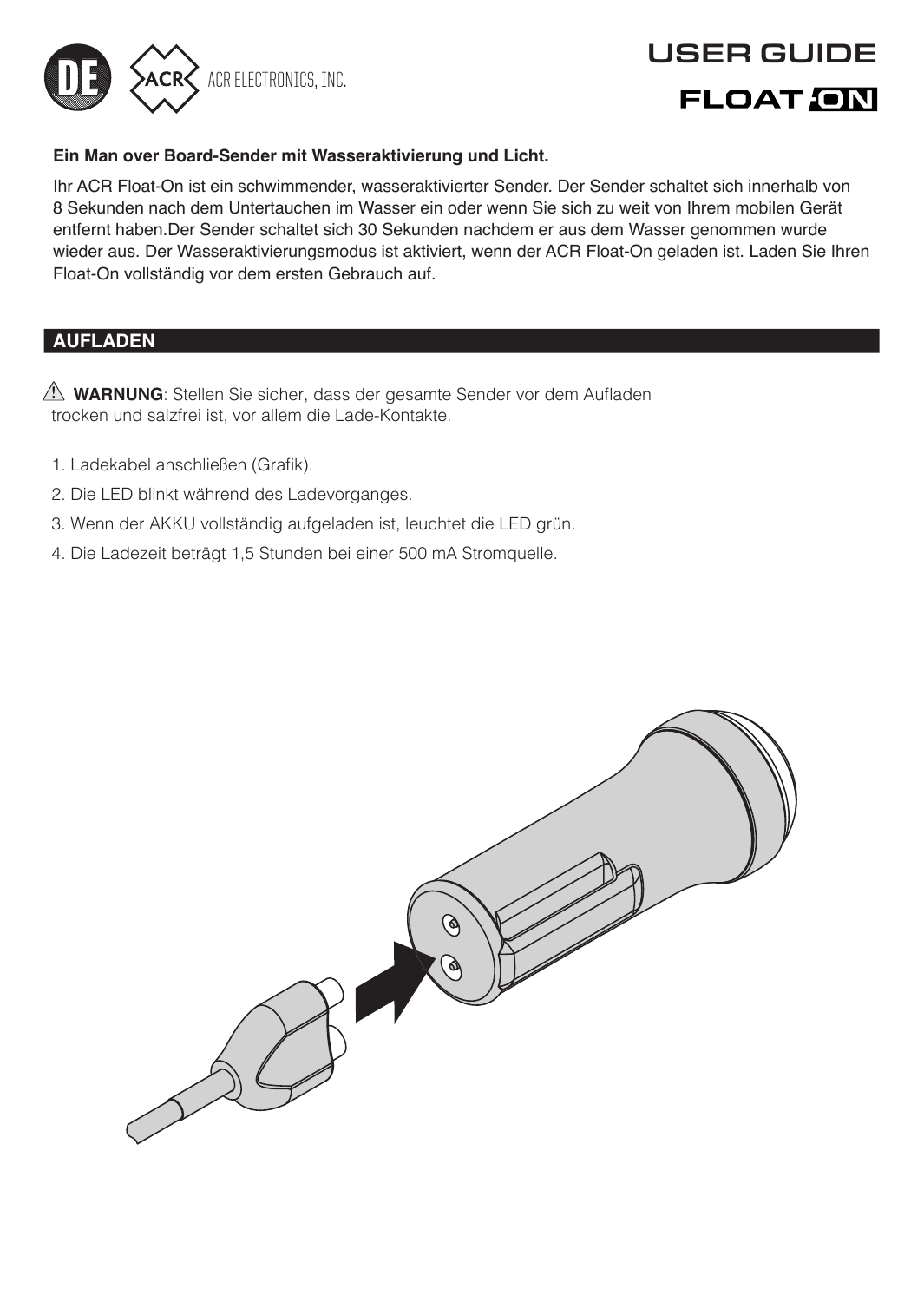# **FARBE DER LED UND BATTERIEBETRIEBSDAUER**

# **Schlafmodus – nur zur Lagerung.**

Im Schlafmodus werden der Wasseraktivierungsmodus deaktiviert.

1. Zum Aktivieren den Knopf 10 Sekunden drücken.

2. Nach 10 Sekunden leuchtet die LED dreimal hintereinander rot auf. Drücken Sie die Taste, um den Wasseraktivierungsmodus wieder zu aktivieren

| <b>BETRIEB</b>                                                              | <b>AKTION</b>                                  |
|-----------------------------------------------------------------------------|------------------------------------------------|
| <b>EINSCHALTEN</b>                                                          | DRÜCKEN SIE DIE TASTE                          |
| <b>ÄNDERUNGSMODUS</b>                                                       | DRÜCKEN SIE EINMAL DIE TASTE                   |
| AUSSCHALTEN                                                                 | HALTEN SIE DIE TASTE 2 SEKUNDEN LANG GEDRÜCKT  |
| STROBOSKOP-LICHT                                                            | HALTEN SIE DIE TASTE 2 SEKUNDEN LANG GEDRÜCKT  |
| SCHLAFMODUS (Wasseraktivierungsmodus deaktivieren. Nur zur<br>Aufbewahrung) | HALTEN SIE DIE TASTE 10 SEKUNDEN LANG GEDRÜCKT |

| <b>MODE</b>                                           | <b>BETRIEBSDAUER</b><br>(STUNDEN) |
|-------------------------------------------------------|-----------------------------------|
| <b>HIGH</b>                                           | 1.5                               |
| <b>MEDIUM</b>                                         | $\overline{a}$                    |
| <b>I OW</b>                                           | 12                                |
| STROBOSKOP-LICHT                                      | 20                                |
| STANDBY MIT AKTIVEM<br><b>WASSERAKTIVIERUNGSMODUS</b> | 1440                              |

| <b>LED COLOUR</b>       | <b>BATTERY %</b> |
|-------------------------|------------------|
| GRÜN                    | $100 - 50$       |
| <b>BERNSTEIN</b>        | $50 - 25$        |
| <b>ROT</b>              | $25 - 5$         |
| <b>ROTES BLINKLICHT</b> | 5 - FNTI ADEN    |

# **WARNUNG UND GARANTIE**

Exposure Lights / Ultimate Sports Engineering Ltd. übernimmt keine Haftung für Verletzungen oder sonstige Schäden, die durch die Verwendung ihres Produkts entstehen.

Wir sind hier um zu helfen.

Wenn Sie Probleme mit Ihrer Leuchte oder dem Zubehör haben, wenden Sie sich bitte direkt an: Service: (954) 981-3333 | service@acrartex.com

Besuchen Sie www.acrartex.com für weitere Informationen.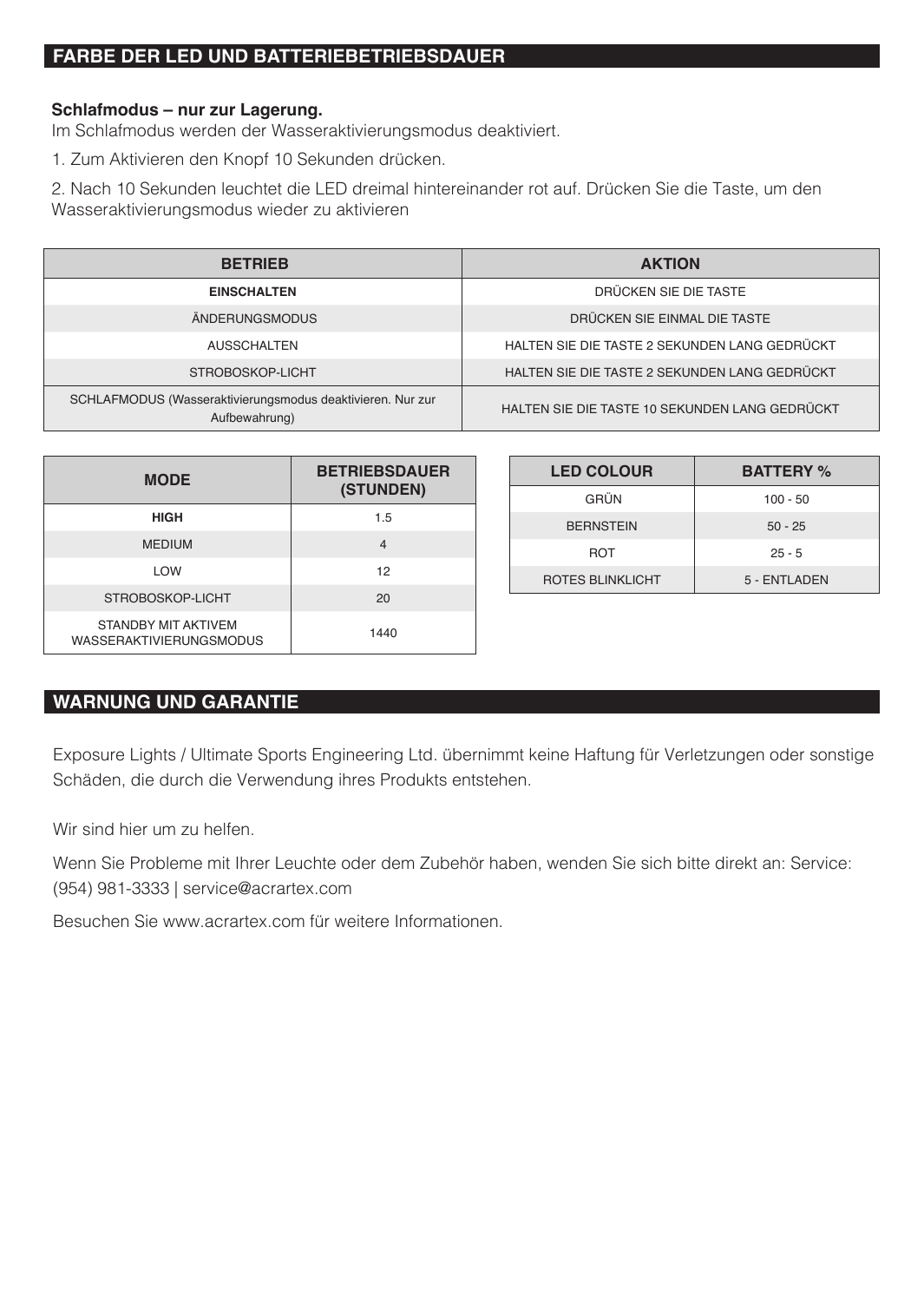# HANDLEIDING<br>FLOAT ON

# **Een water geactiveerde Man Overboord strobe licht en zaklamp.**

De ACR Float-On is een drijvende water geactiveerde strobe licht en zaklamp. In contact met water zal de strobe functie binnen 8 seconden automatisch geactiveerd worden. Na 20 seconden zonder water contact zal de functie automatisch uitgeschakeld worden. Water activatie modus is actief wanneer de tweekleurige LED tweemaal om de 60 seconden groen knippert. Wanneer een lading vereist is, is de LED helder rood.

# **OPLADEN**

# **Voor het eerste gebruik dient de ACR Float-On volledig opgeladen te worden.**

- **LET OP:** Verwijder zout en water volledig voor het opladen.
	- 1. Plaats de laadkabel (grafisch).
- 2. Tijdens het opladen knippert de LED groen.
- 3. Wanneer deze geheel opgeladen is brandt de LED constant.
- 4. De laadtijd is 1,5 uur met een 500mA voeding.

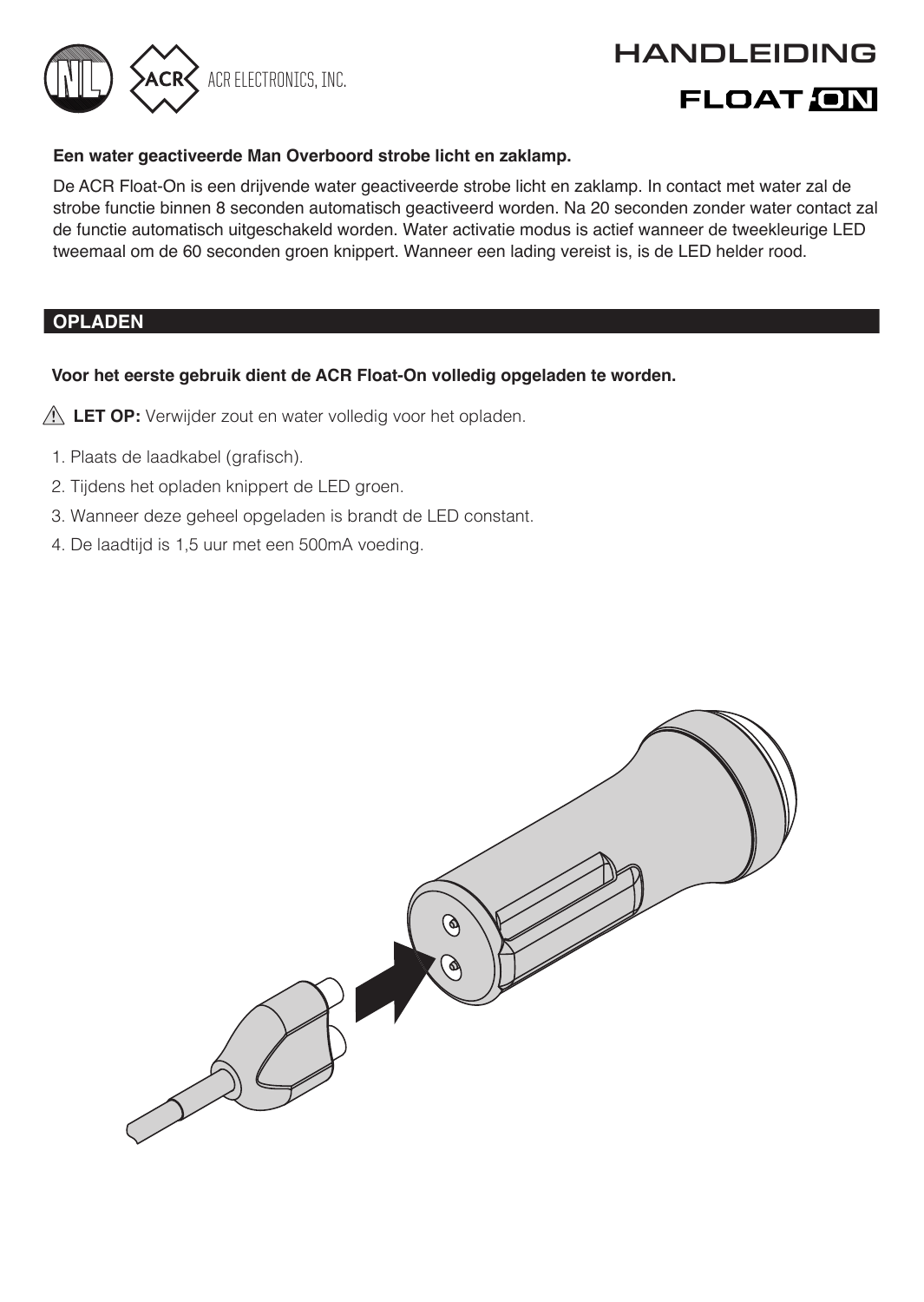# **LICHT FUNCTIES & LEVENSDUUR BATTERIJ**

# **Slaap stand – Alleen voor opslag.**

In de slaapmodus wordt de wateractivatiemodus uitgeschakeld

- 1. In de OFF stand, houd de knop gedurende 10 seconden ingedrukt.
- 2. Na 10 seconden knippert de tweekleurige LED 3 keer rood.

Druk op de knop om de wateractivatiemodus opnieuw te activeren water activatie modus.

| <b>WERKING</b>                                                             | <b>ACTIE</b>                                 |
|----------------------------------------------------------------------------|----------------------------------------------|
| <b>INSCHAKELEN</b>                                                         | TWEE MAAL DRUKKEN OP DE KNOP                 |
| WIJZIG MODUS                                                               | ENKELE DRUK OP DE KNOP                       |
| <b>UITZETTEN</b>                                                           | HOUD DE TOETS GEDURENDE 2 SECONDEN INGEDRUKT |
| <b>STROBE</b>                                                              | HOUD DE TOETS GEDURENDE 2 SECONDEN INGEDRUKT |
| SLAAPSTAND (WATER ACTIVATIE MODUS UITGEZET, ALLEEN<br>WANNEER OPGESLAGEN). | HOUD DE KNOP VOOR 10 SECONDEN INGEDRUKT      |

| <b>FUNCTIE</b>                                  | <b>WERKTIJD (UREN)</b> |
|-------------------------------------------------|------------------------|
| HOOG                                            | 1.5                    |
| <b>MIDDEL</b>                                   |                        |
| <b>LAAG</b>                                     | 12                     |
| <b>STROBE</b>                                   | 20                     |
| STANDBY MET WATER ACTIVATIE<br><b>MODUS AAN</b> | 1440                   |

| <b>LED KLEUR</b>     | <b>BATTERIJ</b> |
|----------------------|-----------------|
| GROFN                | $100 - 50$      |
| <b>PAARS</b>         | $50 - 25$       |
| <b>BOOD</b>          | $25 - 5$        |
| <b>FLITSEND ROOD</b> | $5 - 0$         |

# **WAARSCHUWING**

Exposure Light heeft zeer krachtige LED lampen. Ga altijd voorzichtig te werk. Kijk nooit direct in de lamp, dit kan blijvend letsel veroorzaken. Richt de lichtstraal nooit direct op anderen.

Bij gebruik is Exposure Lights / Ultimate Sports Engineering Ltd. niet aansprakelijk voor letsel of andere schade, in welke situatie dit ook is.

Bij vragen of ondersteuning staan wij altijd voor u klaar. Neem direct contact op via: T: (954) 981-3333 E: service@acrartex.com

Ga naar www.acrartex.com voor aanvullende informatie.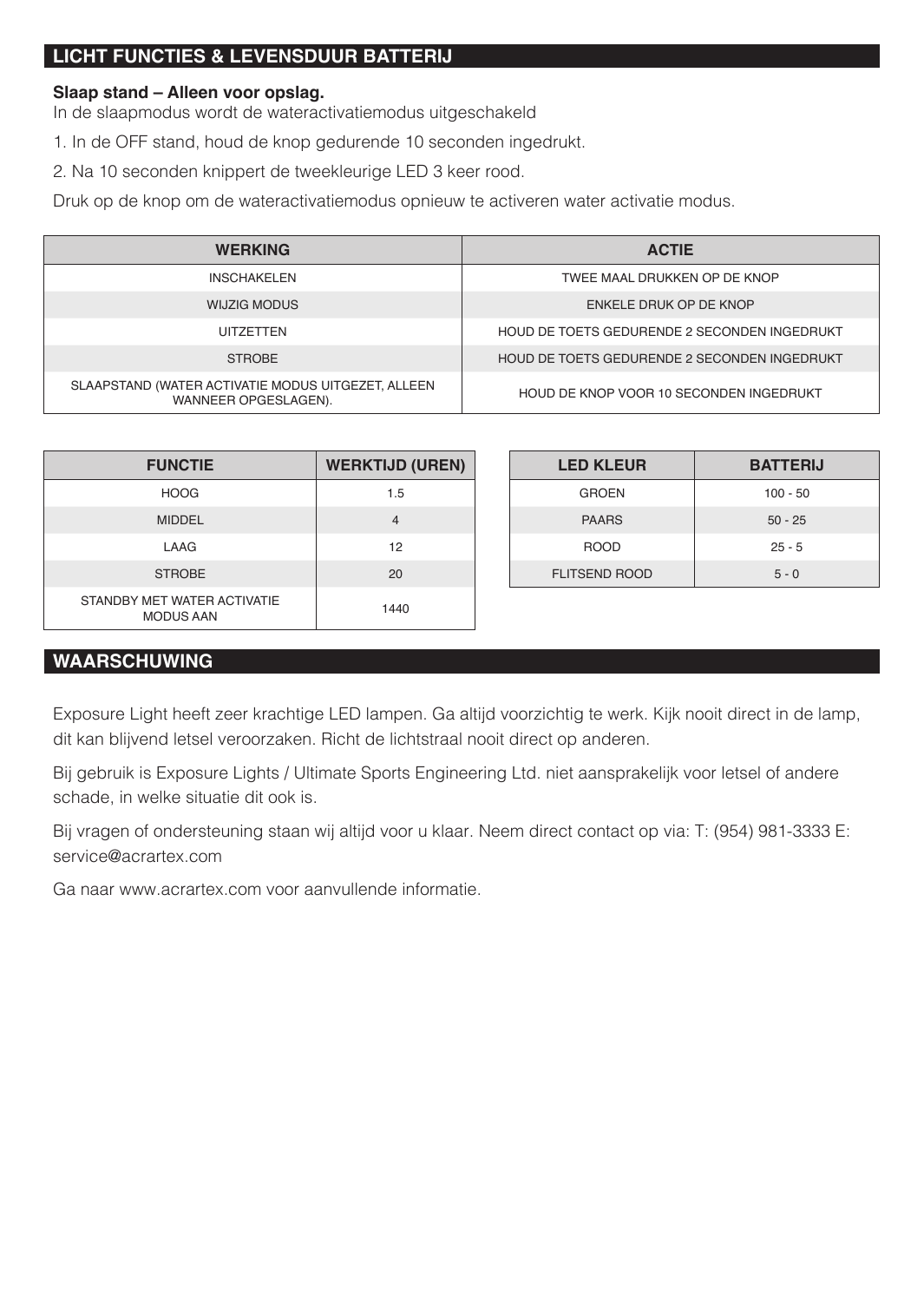

# **La torcia elettrica/tascabile integrata con luce strobo attivabile dal contatto con l'acqua per segnalare l'Uomo In Mare.**

La tua ACR Float-On è una luce a strobo galleggiante e viene attivata dal contatto con l'acqua. La luce strobo si attiva entro 8 secondi dall'immersione. La luce strobo si spegne dopo 20 secondi che non rileva più il contatto dell'acqua. Modalità di attivazione in acqua è attiva quando il led bi-colore lampeggia verde due volte ogni 60 secondi. Quando invece è necessaria una ricarica della batteria dell'apparato, il LED diventa di colore rosso fisso.

# **RICARICA**

# **Carica completamente la tua ACR Float-On antecedentemente al primo utilizzo.**

**AVVERTENZA:** Assicurarsi che la luce sia completamente asciutta e libera dal sale prima della ricarica.

- 1. Inserire il cavo di alimentazione per la ricarica della batteria (vedi figura accanto).
- 2. Il LED lampeggerà verde durante la ricarica.
- 3. Quando la batteria è completamente carica, il LED diventa di colore verde Fisso.
- 4. Tempo di carica stimato circa 1,5 ore da una fonte di alimentazione da 500mA.

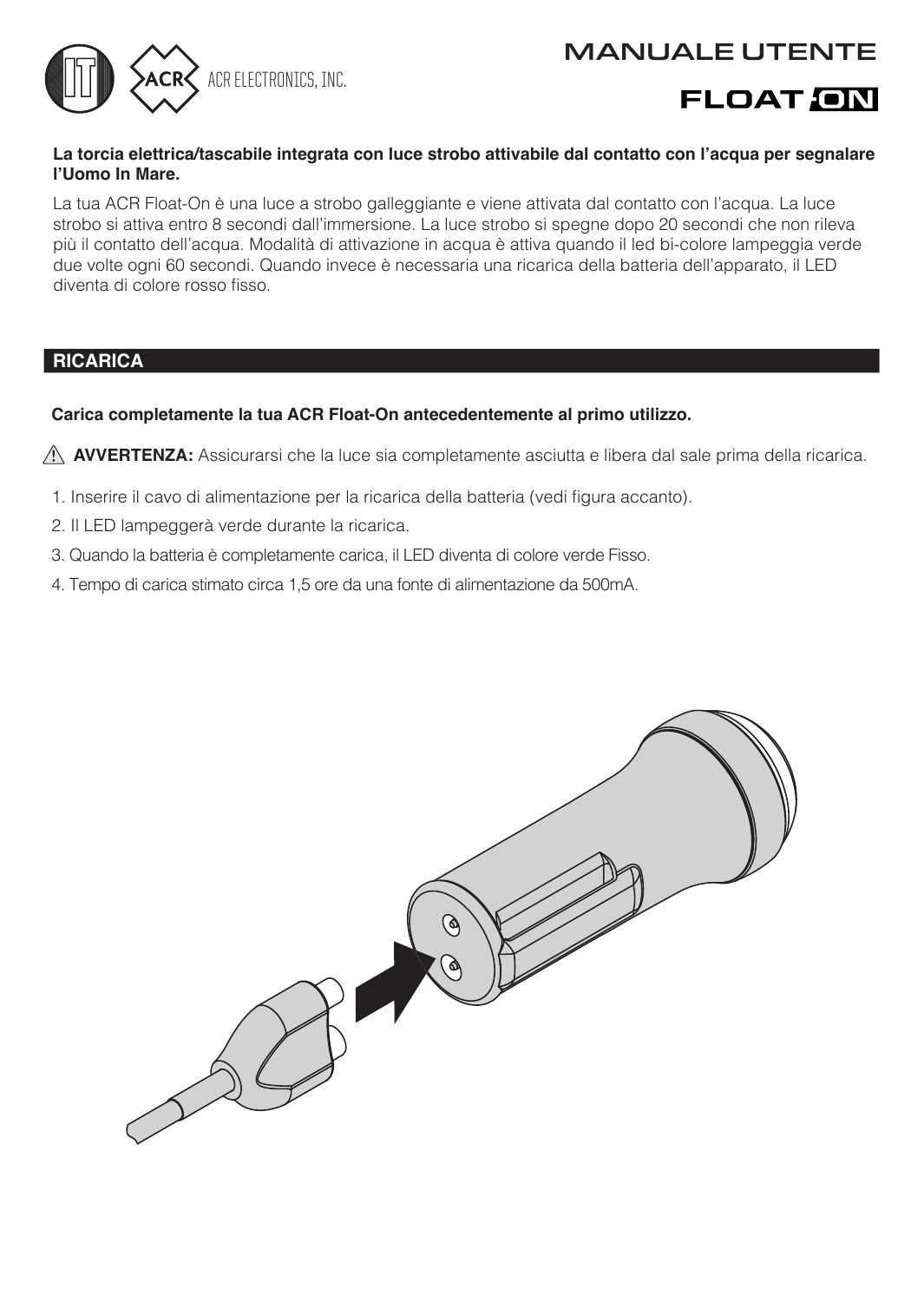# **OPERATIVITA' ED AUTONOMIA DELLA BATTERIA**

# **Modalità silenziosa – Risparmio energia.**

La modalità Sleep disattiva la modalità di attivazione in acqua

1. In posizione OFF tieni premuto il tasto per 10 secondi.

2. Dopo 10 secondi il led bi-colore lampeggierà rosso per 3 volte. Premere il pulsante per riattivare la modalità di attivazione in acqua.

| <b>OPERAZIONE</b>                                                                                   | <b>AZIONE</b>                            |
|-----------------------------------------------------------------------------------------------------|------------------------------------------|
| <b>ACCENDERE</b>                                                                                    | DOPPIA PRESSIONE DEL PULSANTE            |
| MODIFICA MODALITÀ'                                                                                  | SINGOLA PRESSIONE DEL PULSANTE           |
| <b>SPEGNERE</b>                                                                                     | TENERE PREMUTO IL PULSANTE PER 2 SECONDI |
| LUCE MODALITÀ' STROBO                                                                               | TENERE PREMUTO IL PULSANTE PER 2 SECONDI |
| LA MODALITA SLEEP (DISATTIVA LA MODALITÀ DI ATTIVAZIONE IN<br>ACQUA. SOLO PER RISPARMIO ENERGETICO) | TIENI PREMUTO IL TASTO PER 10 SECONDI    |

| <b>UTILIZZO</b>                                           | <b>AUTONOMIA (ORE)</b> |
|-----------------------------------------------------------|------------------------|
| AI TO                                                     | 1.5                    |
| <b>MEDIO</b>                                              |                        |
| <b>BASSO</b>                                              | 12                     |
| <b>LUCE MODALITÀ' STROBO</b>                              | 20                     |
| STANDBY CON LA MODALITÀ DI<br>ATTIVAZIONE IN ACQUA ATTIVA | 1440                   |

| <b>COLORE LED</b>  | <b>BATTERIA %</b> |
|--------------------|-------------------|
| VERDE              | $100 - 50$        |
| AMBRA              | $50 - 25$         |
| <b>ROSSO</b>       | $25 - 5$          |
| ROSSO LAMPEGGIANTE | $5 - 0$           |

# **AVVERTENZE**

Le luci Exposure sono sistemi di illuminazione molto potenti. Prestare sempre attenzione durante l'utilizzo. Non guardare direttamente il fascio di luce perché questo può causare lesioni gravi. Non indirizzare direttamente il fascio di luce verso gli occhi di altre persone. Exposure Lights / Ultimate Sports Engineering Ltd non si assumono alcuna responsabilità per eventuali lesioni o danni derivanti dall'utilizzo del loro prodotto in qualsiasi circostanza.

Siamo qui per aiutarvi. Se si verificano problemi con la vostra luce ACR Float-On o con gli accessori, contattateci direttamente: Servizio: (954) 981-3333 | service@acrartex.com

Visita www.acrartex.com per ulteriori informazioni.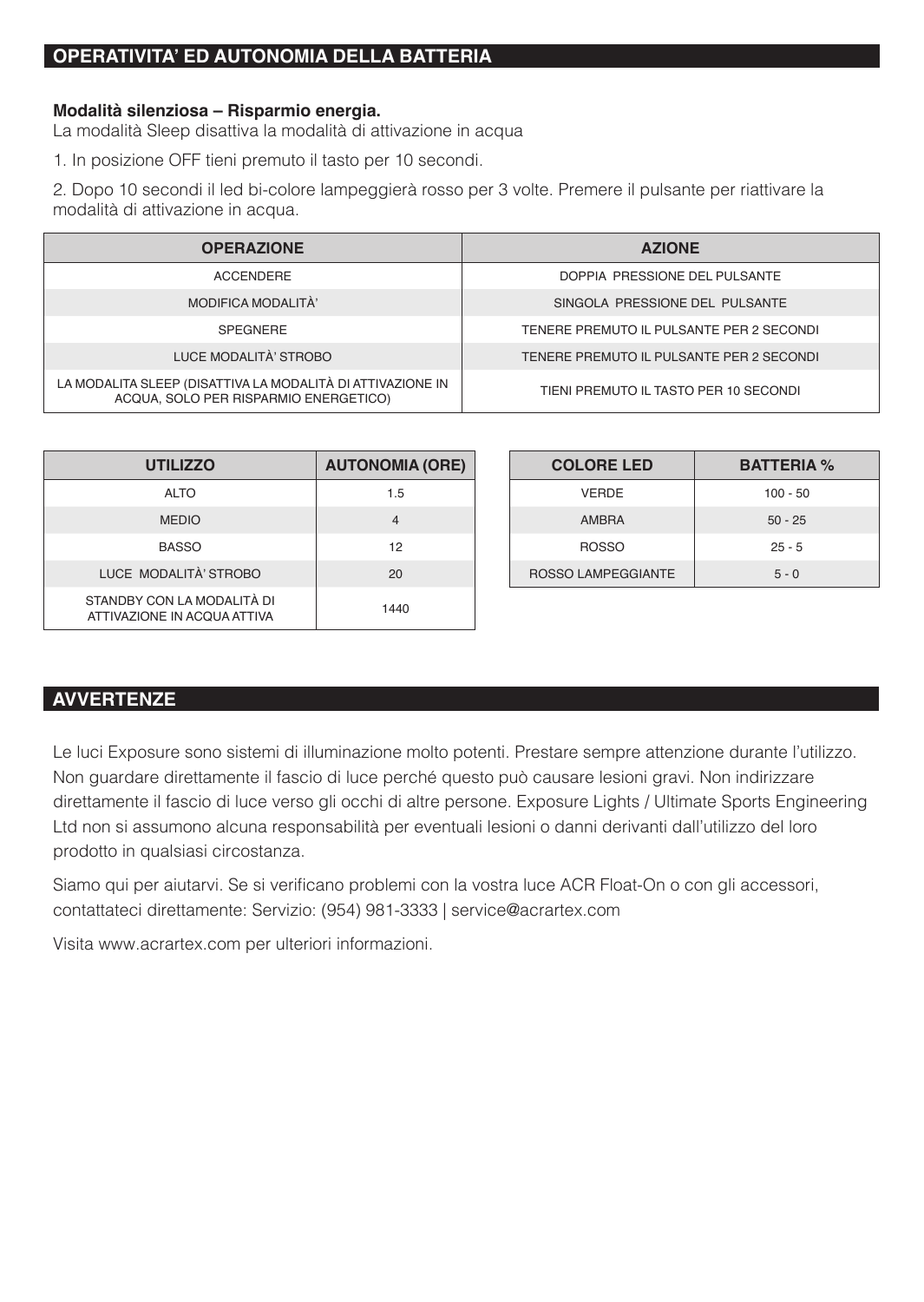

# **En linterna de bolsillo con sistema hombre al agua estroboscópico.**

Su ACR "Float-On" es una linterna flotante estroboscópica activada por aqua. La luz estroboscópica se encenderá en 8 segundos después de tocar el agua. El fash se apagará después de 20 segundos sin contacto con el agua. Modo de activación por contacto con el agua está activa cuando el LED verde parpadea dos veces cada 60 segundos. Cuando se requiera cargarlo, el LED trasero estará en rojo.

# **CARGA**

# **Cargue completamente su ACR "Float-On"antes de usarlo por primera vez**

**ADVERTENCIA:** Asegúrese de que su linterna esté totalmente seca y sin sal antes de cargarla.

- 1. Inserte el cable del cargador de luces ACR Float-On (ver dibujo).
- 2. El LED parpadeará en verde mientras se carga.
- 3. Cuando la batería esté completamente cargada, el LED se iluminará fjo en verde.
- 4. Tiempo de carga 1.5 horas con una fuente de energía de 500mA.

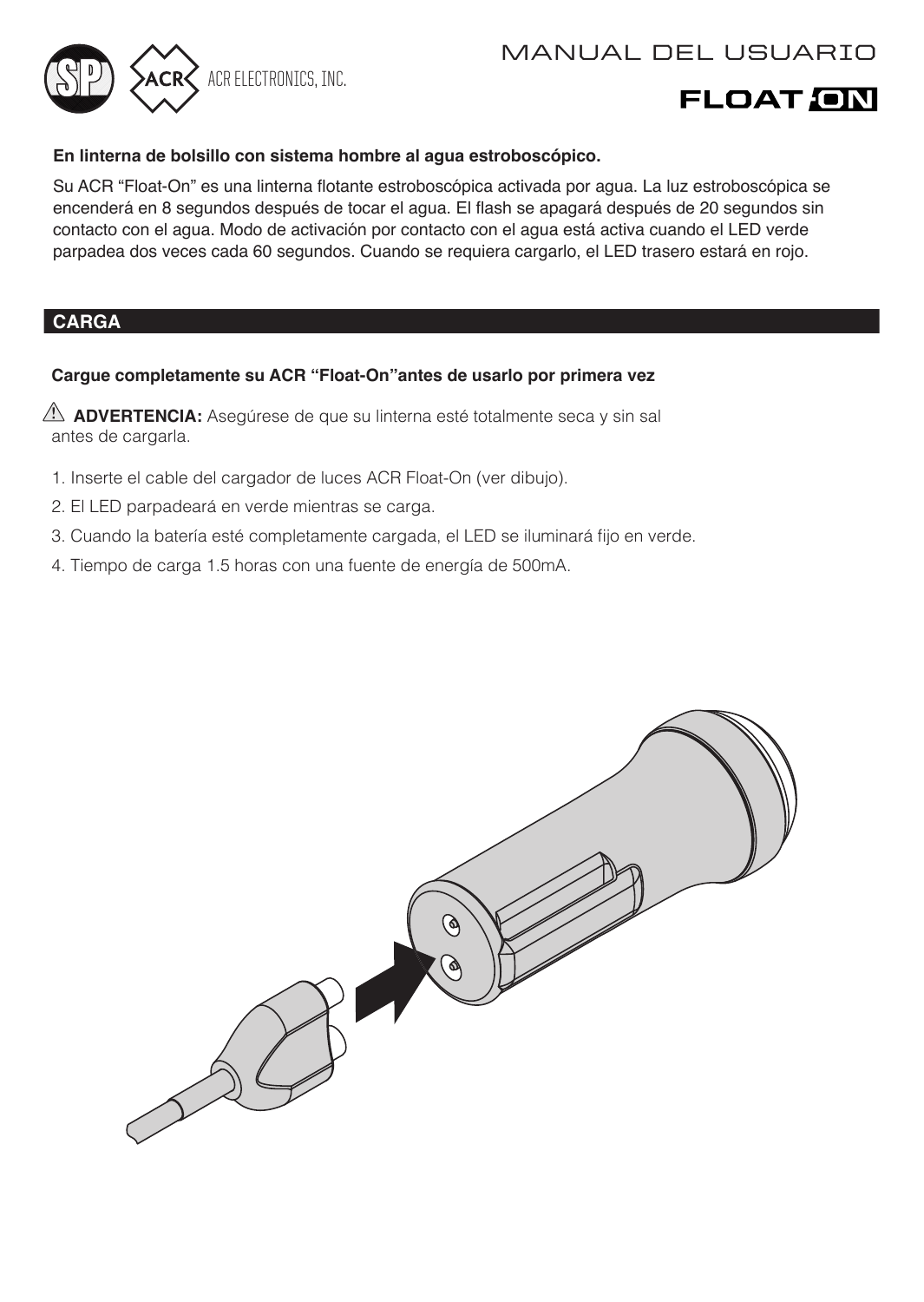# **FUNCIONAMIENTO DE LA LUZ Y AUTONOMÍA DE LA BATERÍA**

# **Sleep mode - Sólo para almacenamiento.**

Modo Sleep desactivará el modo de activación por contacto con el agua.

1. Desde OFF (apagado) presione y mantenga presionado el botón durante 10 segundos. 2. Tras 10 segundos el LED bicolor parpadeará 3 veces.

Presione el botón para activar el modo de activación por contacto con el agua

| <b>OPERACIÓN</b>                                                                                  | <b>ACCIÓN</b>                                                  |
|---------------------------------------------------------------------------------------------------|----------------------------------------------------------------|
| <b>FNCENDER</b>                                                                                   | PRESIONE DOS VECES EL BOTÓN                                    |
| MODO DE CAMBIO                                                                                    | PRESIONE UNA VEZ EL BOTÓN                                      |
| APAGAR                                                                                            | MANTENGA PULSADO EL BOTÓN DUBANTE 2 SEGUNDOS                   |
| <b>ESTROBOSCÓPICO</b>                                                                             | MANTENGA PULSADO EL BOTÓN DURANTE 2 SEGUNDOS                   |
| MODO SLEEP (DESACTIVARÁ MODO DE ACTIVACIÓN POR<br>CONTACTO CON EL AGUA, SOLO PARA ALMACENAMIENTO) | PRESIONE Y MANTENGA PRESIONADO EL BOTÓN<br>DURANTE 10 SEGUNDOS |

| <b>MODO</b>                                                               | <b>TIEMPO DE</b><br><b>AUTONOMÍA</b><br>(HORAS) |
|---------------------------------------------------------------------------|-------------------------------------------------|
| AI TO                                                                     | 1.5                                             |
| <b>MEDIO</b>                                                              | $\overline{4}$                                  |
| BA.IO                                                                     | 12                                              |
| <b>ESTROBOSCÓPICO</b>                                                     | 20                                              |
| EN ESPERA CON EL MODO DE<br>ACTIVACIÓN POR CONTACTO CON EL<br>AGUA ACTIVO | 1440                                            |

| LED               | <b>BATTERY %</b> |
|-------------------|------------------|
| VERDE             | $100 - 50$       |
| ÁMBAR             | $50 - 25$        |
| BOJO              | $25 - 5$         |
| <b>FLASH ROJO</b> | $5 - 0$          |

# **ADVERTENCIA**

Las luces Exposure son sistemas de iluminación muy potentes. Tenga siempre cuidado al operar. No mire directamente a la luz ya que esto puede causar lesiones graves. No enfoque directamente a los ojos a los demás.

Exposure Lights / Ultimate Sports Engineering Ltd. no acepta responsabilidad alguna por lesiones u otros daños derivados del uso de su producto en cualquier circunstancia. Nosotros los diseñamos y fabricamos. Estamos aquí para ayudar. Si tiene algún problema con su producto ACR Float-On, contáctenos directamente en:

Servicio: (954) 981-3333 | service@acrartex.com. Visite www.acrartex.com para información adicional.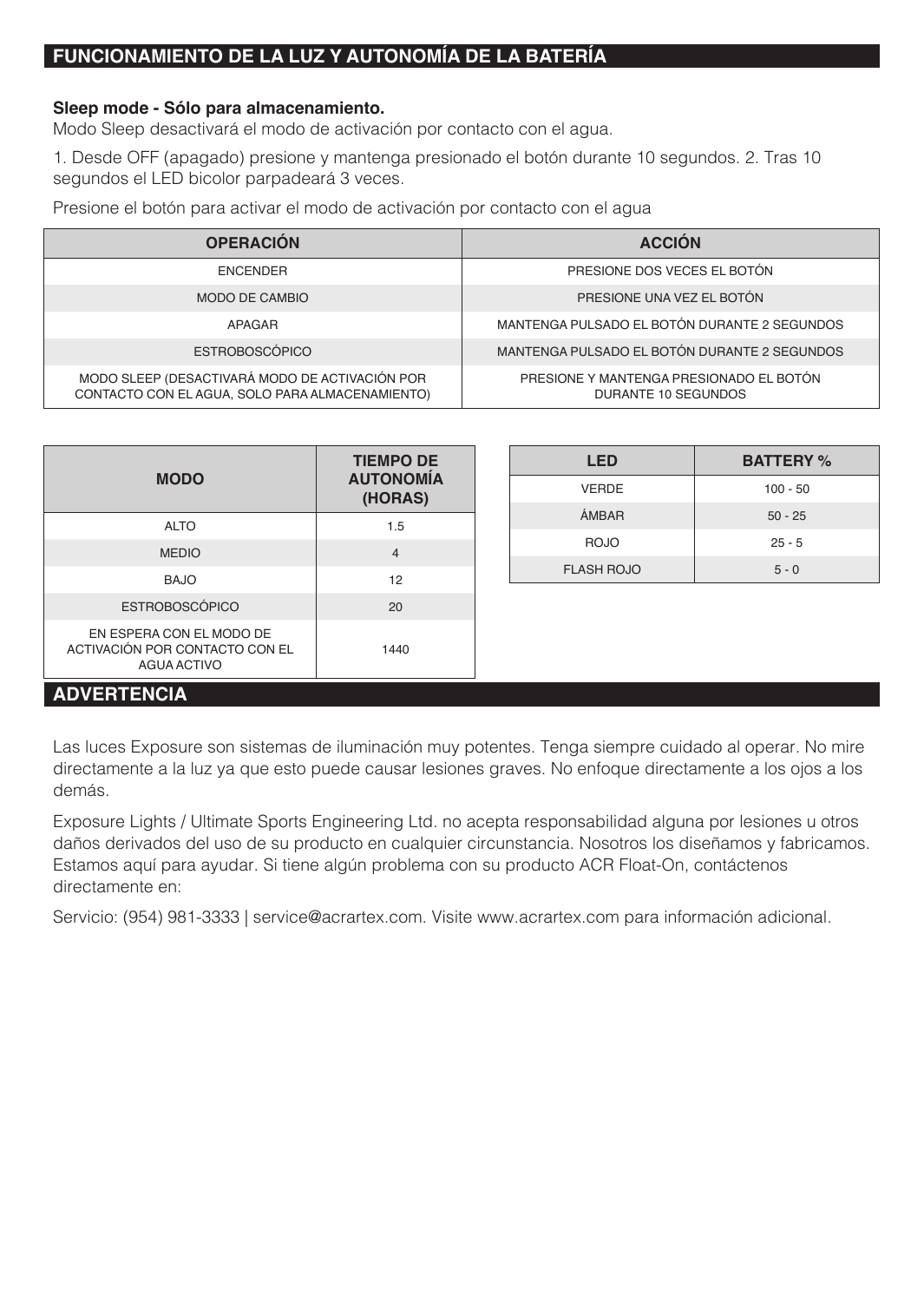

# **Ficklampa och vattenaktiverat blinkande strobeljus.**

ACR Float-On är ett fytande, vattenaktiverat strobeljus. Strobeljuset slås på inom 8 sekunder efter den hamnat i vattnet. Strobeljuset slår av efter 20 sekunder när den lyfts upp ur vattnet. Vattenaktiveringsläget är aktivt när LED-lampan blinkar grönt 2ggr var 60:e sekund. När ACR Float-On behöver laddas lyser LEDindikatorn med fast rött sken.

# **LADDNING**

# **Ladda ACR Float-On innan den tas i bruk första gången**

- **VARNING:** Tillse att ACR Float-On är helt torr och fri från salt innan laddning.
	- 1. Anslut laddsladden (se bild).
- 2. LED-indikatorn blinkar grönt under laddning.
- 3. När batteriet är fulladdat lyser LED-indikatorn med fast sken.
- 4. Laddtid ca 1,5 h med 500mA laddkälla.

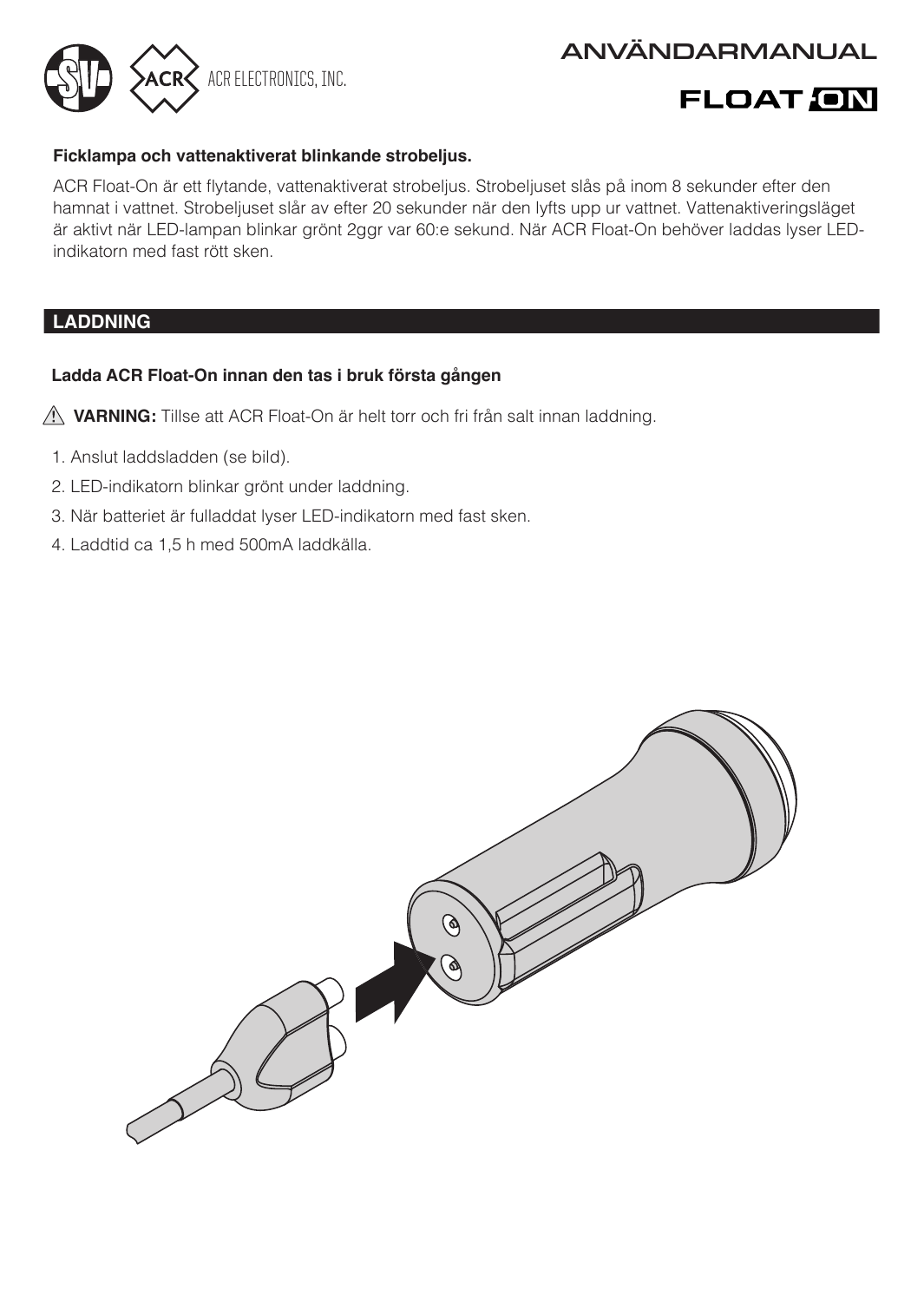# **HANDHAVANDE & BATTERI TID**

### **Viloläge – Endast vid förvaring:**

Sömläge kommer att avaktivera vattenaktiveringsläge

1. Tryck och håll intryckt AV i 10 sekunder.

2. Efter 10 sekunder kommer LED-lampan blinka rött 3 ggr.

Tryck på knappen för att återaktivera vattenaktiveringsläget.

| <b>ANVÄNDNING</b>                                                     | <b>HANDHAVANDE</b>                       |
|-----------------------------------------------------------------------|------------------------------------------|
| SI Å PÅ                                                               | DUBBELKLICKA PÅ KNAPPEN                  |
| ÄNDRA I ÄGF                                                           | <b>FNKELKLICKA PÅ KNAPPEN</b>            |
| STÄNG AV                                                              | TRYCK OCH HÅLL INNE KNAPPEN I 2 SEKUNDER |
| <b>STROBE</b>                                                         | TRYCK OCH HÅLL INNE KNAPPEN I 2 SEKUNDER |
| VILOLÄGE (INAKTIVERAR VATTENAKTIVERINGSLÄGE, ENDAST VID<br>FÖRVARING) | TRYCK OCH HÅLL INTRYCKT I 10 SEKUNDER    |

| LÄGE                                           | <b>DRIFTTID</b><br>(TIMMAR) |
|------------------------------------------------|-----------------------------|
| HÖG                                            | 1.5                         |
| <b>MEDIUM</b>                                  | 4                           |
| IÅG                                            | 12                          |
| <b>STROBE</b>                                  | 20                          |
| STANDBY MED VATTEN AKTIVERING<br><b>AKTIVT</b> | 1440                        |

| LED              | <b>BATTERI</b> % |
|------------------|------------------|
| GRÖN             | $100 - 50$       |
| GUL              | $50 - 25$        |
| RÖD              | $25 - 5$         |
| <b>RÖD BLINK</b> | $5 - 0$          |

# **VARNING**

Exposure Lights är mycket kraftfulla lampor. Var alltid försiktig vid användning. Titta inte direkt in i ljuset eftersom detta kan orsaka allvarliga skador. Lys inte direkt på andra. Exposure Lights / Ultimate Sports Engineering Ltd. tar inget ansvar för kroppsskador eller andra skador som uppstår vid användning av deras produkt under några omständigheter.

Vi är här för att hjälpa.

Om du upplever ett problem med din ACR Float-On-produkt, kontakta oss direkt på:

Service: (954) 981-3333 | service@acrartex.com. Besök www.acrartex.com för ytterligare information.